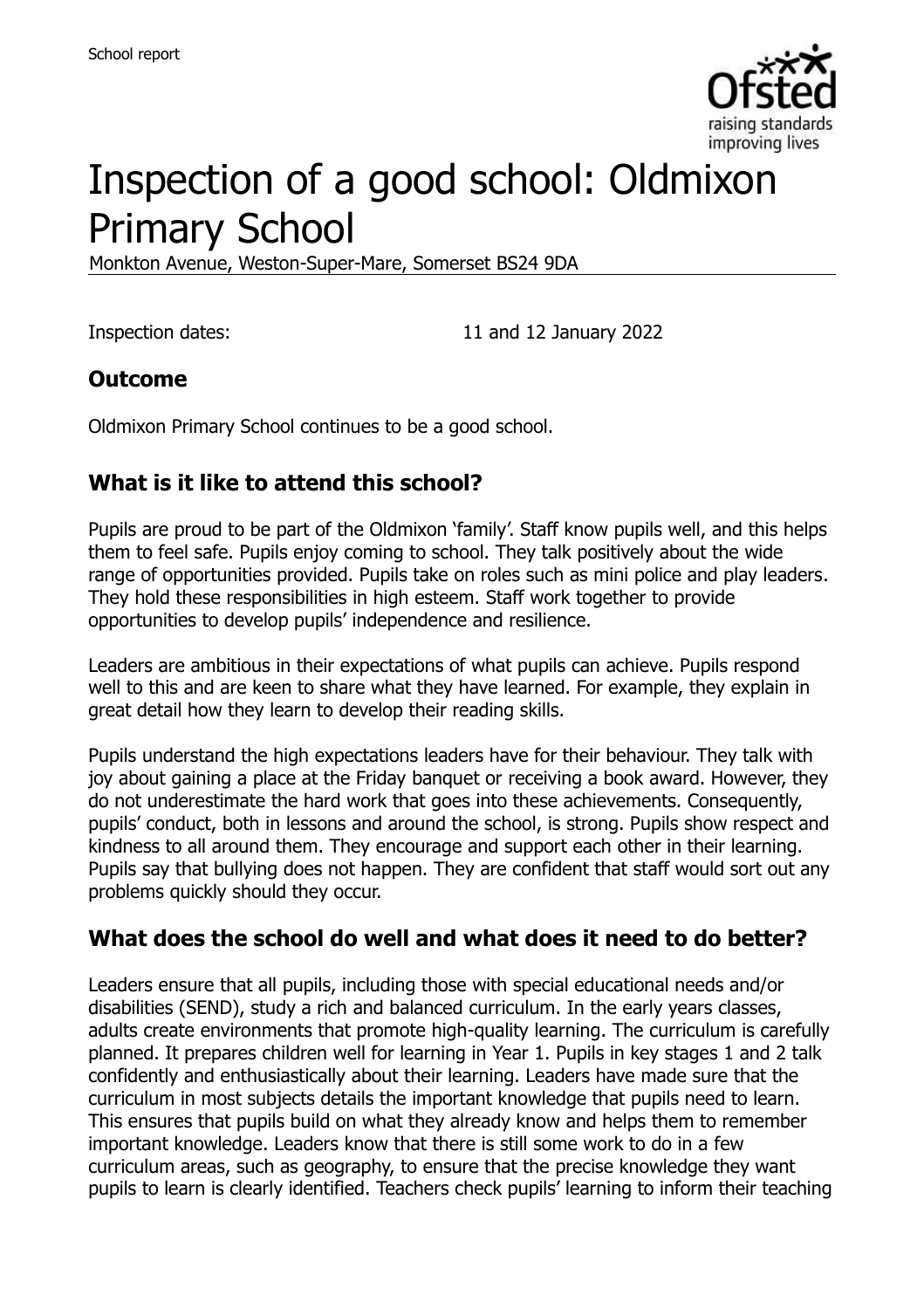

and to identify misconceptions. This is more effective in some subjects, such as early reading, than in others, such as physical education (PE).

There is a whole-school culture of prioritising reading. The teaching of early reading is well organised. Staff are trained well so that they know how to teach phonics effectively. Children learn phonics right from the start of their time in school. There is a clear and consistent structure to the teaching of phonics. When pupils fall behind, staff identify what further input is needed and provide support to enable pupils to keep up. Leaders make sure that the resources they use enhance the teaching of phonics. They continue to improve the matching of reading books to the phonics scheme. Older pupils enjoy reading and confidently talk about authors and genres they like to read. They know why it is important to be able to read fluently and also develop stamina in reading. Staff read to pupils regularly and pupils talk about this enthusiastically. Pupils have access to a wide variety of texts. This includes more diverse texts and texts that support the wider curriculum. Teachers celebrate reading and are keen to promote it.

Staff promote pupils' personal development effectively. They are deeply committed to ensuring that pupils, including those who are disadvantaged, develop their independence and resilience. Examples include Reception children working together to create a house for a penguin and Year 6 pupils supporting each other during PE lessons to improve their balance. A wide range of extra-curricular opportunities are offered to meet the different interests of pupils. These are attended well, including by disadvantaged pupils and those with SEND.

Leaders work well with staff to identify the pupils who need extra help. Those responsible for pupils with SEND produce well-considered plans. These plans include the views of pupils and parents. Plans identify the precise next steps that pupils need to be able to do to access the full curriculum successfully. This supports staff to know how to adapt learning to meet pupils' needs.

Staff appreciate the actions that leaders take in relation to their workload. One member of staff commented, 'We are fully supported. More supported now than we ever have been.' This comment was reflective of many. Governors challenge leaders in areas such as safeguarding and staff's well-being. The multi-academy trust leaders have an accurate understanding of the school's strengths and weaknesses. The school works well with the trust to support its ongoing improvements, without losing sight of its own identity and uniqueness.

#### **Safeguarding**

The arrangements for safeguarding are effective.

There is a rigorous culture of safeguarding at the school. The designated safeguarding leads work effectively as a team to support families skilfully and proactively. Good use is made of external support when appropriate. All staff are well trained and receive regular and up-to-date information. They are vigilant and know how to report a concern.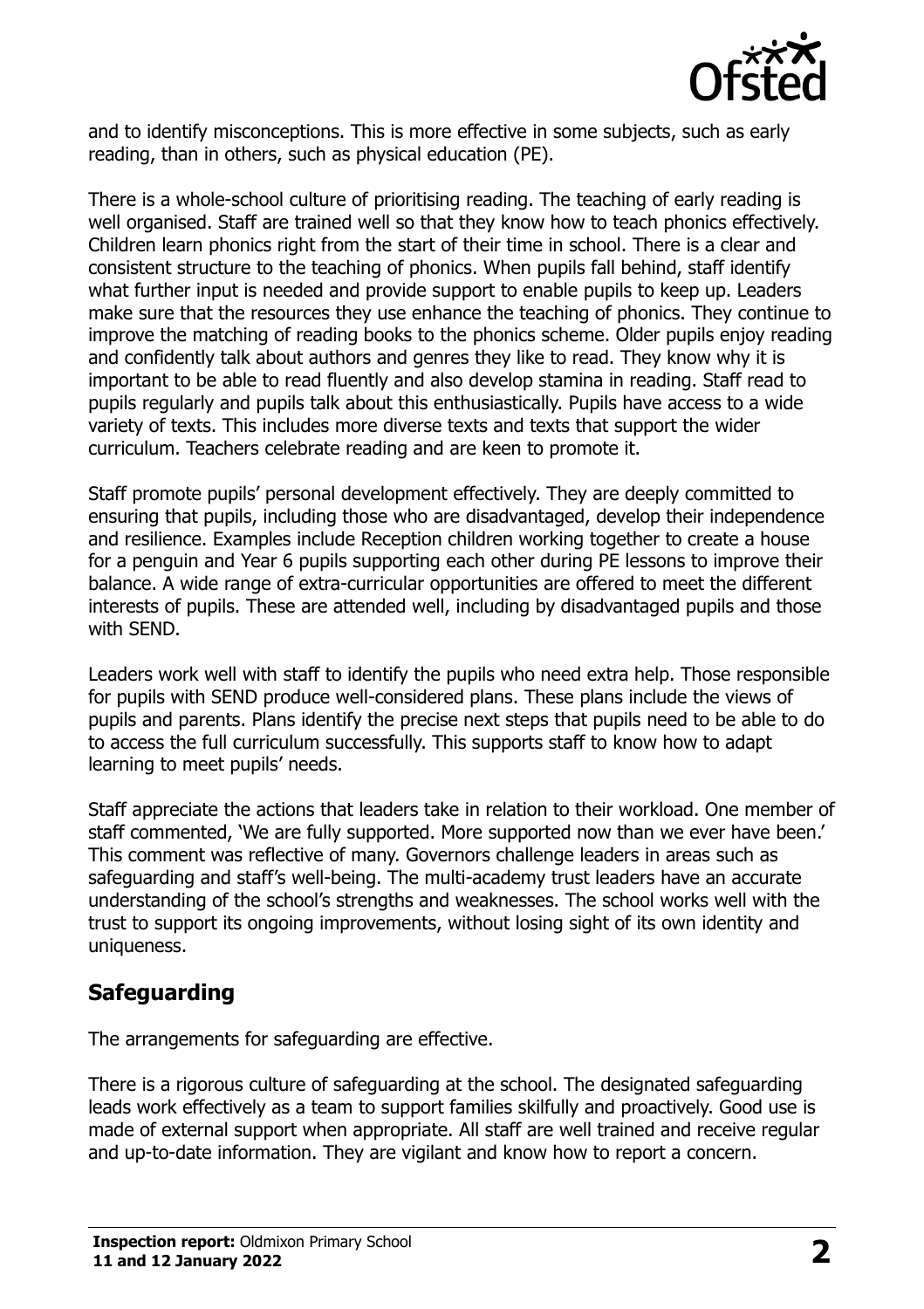

The curriculum provides opportunities for pupils to gain the knowledge they need to keep themselves safe, for example in their relationships and when online.

# **What does the school need to do to improve?**

# **(Information for the school and appropriate authority)**

- In some foundation subjects, such as geography, leaders have not clearly identified the important knowledge they want pupils to learn. This means that, at times, the implementation of the intended curriculum is not effective. Leaders need to make sure that the core knowledge is identified so that teachers can implement, and then assess, the ambitious outcomes they are aiming for.
- In some foundation subjects, assessments do not check the exact and essential knowledge that pupils need to learn and remember. This means that precise information about gaps in pupils' learning is not identified. Leaders must ensure that assessment information is used well so that subject leaders and teachers can adapt teaching to close any gaps in pupils' learning.

# **Background**

When we have judged a school to be good, we will then normally go into the school about once every four years to confirm that the school remains good. This is called a section 8 inspection of a good or outstanding school, because it is carried out under section 8 of the Education Act 2005. We do not give graded judgements on a section 8 inspection. However, if we find evidence that a school would now receive a higher or lower grade, then the next inspection will be a section 5 inspection. Usually this is within one to two years of the date of the section 8 inspection. If we have serious concerns about safeguarding, behaviour or the quality of education, we will deem the section 8 inspection as a section 5 inspection immediately.

This is the first section 8 inspection since we judged the predecessor school, Oldmixon Primary School, to be good in October 2013.

#### **How can I feed back my views?**

You can use [Ofsted Parent View](https://parentview.ofsted.gov.uk/) to give Ofsted your opinion on your child's school, or to find out what other parents and carers think. We use information from Ofsted Parent View when deciding which schools to inspect, when to inspect them and as part of their inspection.

The Department for Education has further quidance on how to complain about a school.

If you are the school and you are not happy with the inspection or the report, you can [complain to Ofsted.](https://www.gov.uk/complain-ofsted-report)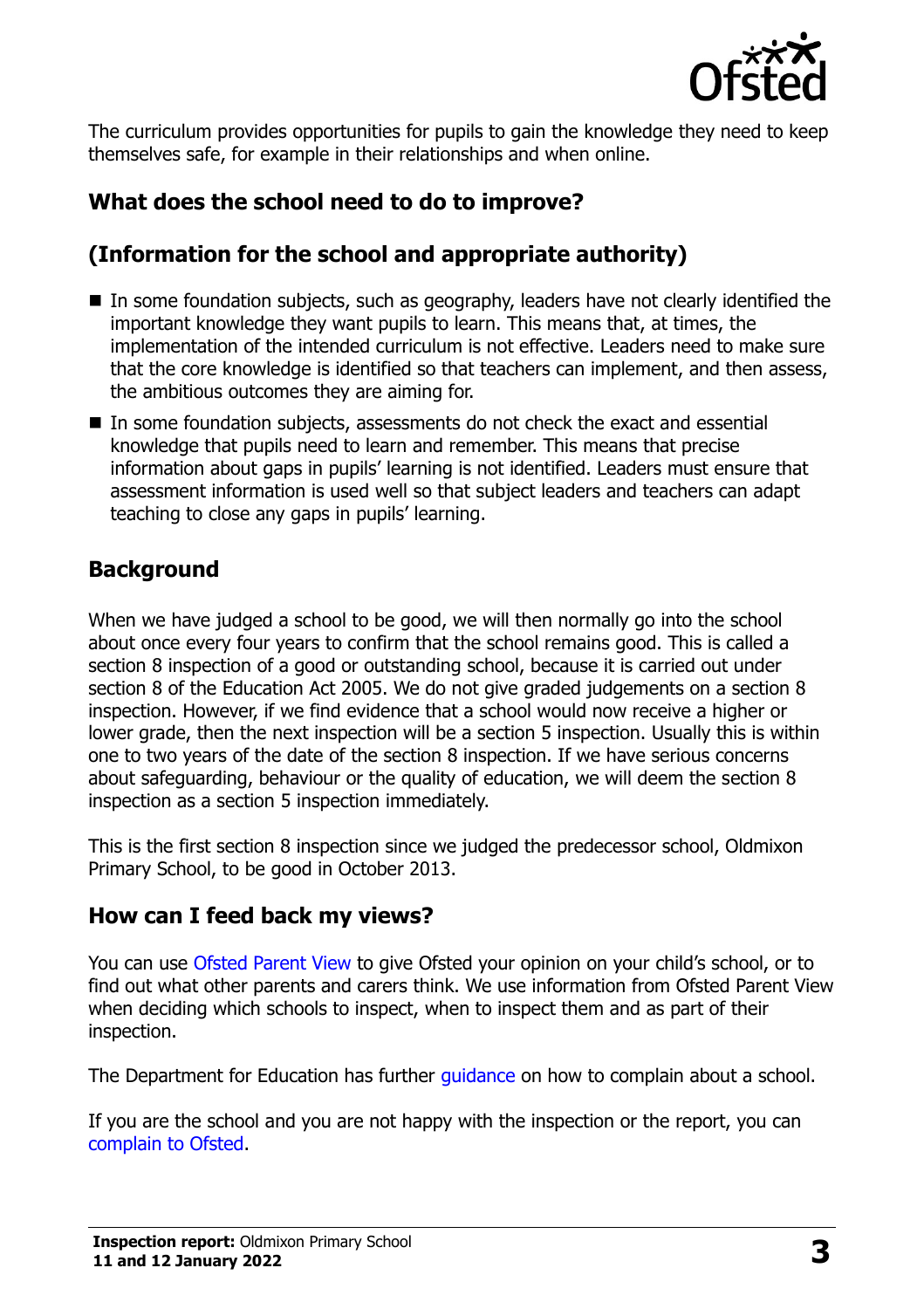

# **Further information**

You can search for [published performance information](http://www.compare-school-performance.service.gov.uk/) about the school.

In the report, '[disadvantaged pupils](http://www.gov.uk/guidance/pupil-premium-information-for-schools-and-alternative-provision-settings)' refers to those pupils who attract government pupil premium funding: pupils claiming free school meals at any point in the last six years and pupils in care or who left care through adoption or another formal route.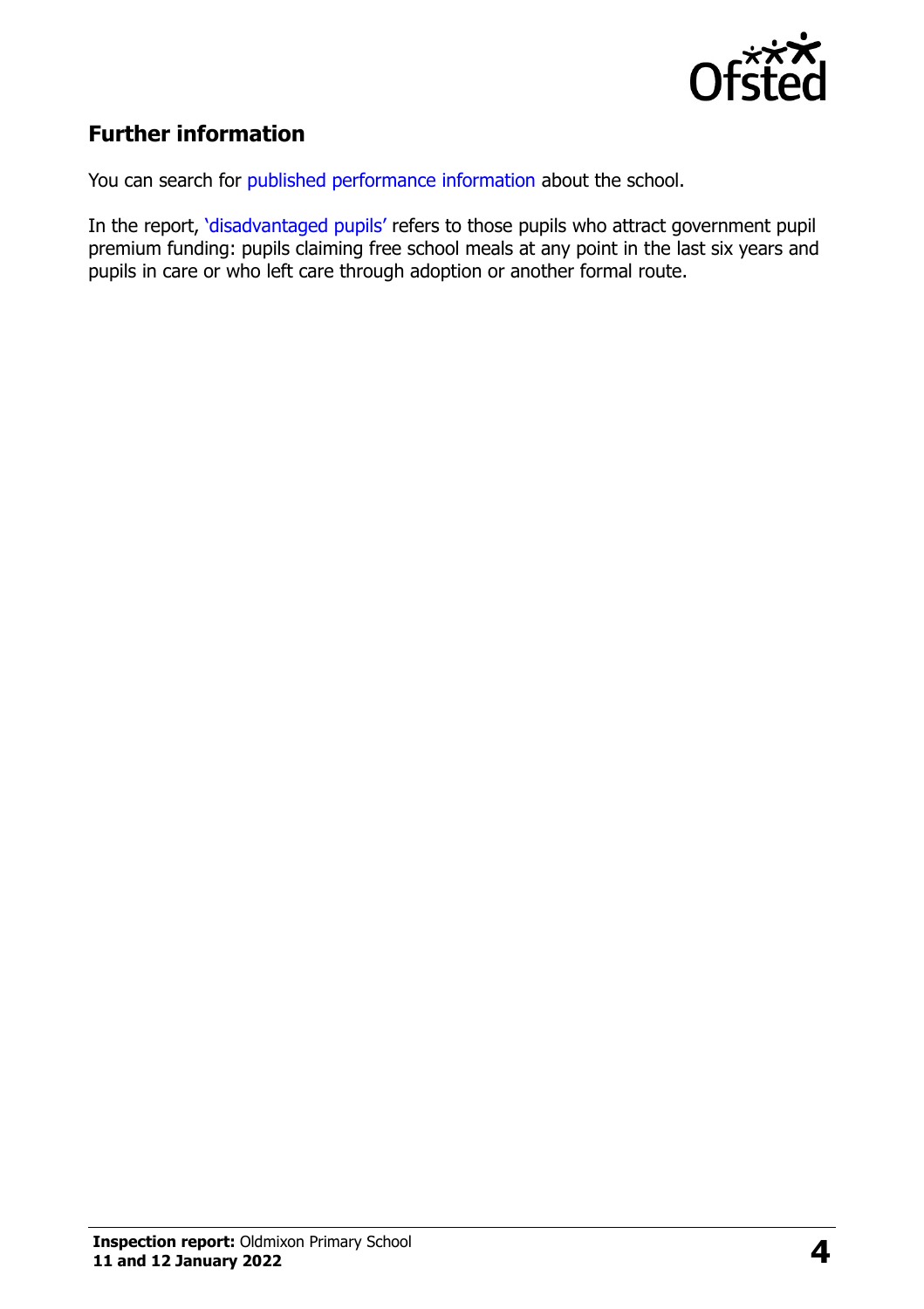

#### **School details**

| Unique reference number             | 144927                                                               |
|-------------------------------------|----------------------------------------------------------------------|
| <b>Local authority</b>              | North Somerset                                                       |
| <b>Inspection number</b>            | 10212137                                                             |
| <b>Type of school</b>               | Primary                                                              |
| <b>School category</b>              | Academy converter                                                    |
| Age range of pupils                 | 2 to 11                                                              |
| <b>Gender of pupils</b>             | Mixed                                                                |
| Number of pupils on the school roll | 239                                                                  |
| <b>Appropriate authority</b>        | Board of trustees                                                    |
| <b>Chair of trust</b>               | <b>Rosemary Carr</b>                                                 |
| <b>Headteacher</b>                  | Corinna Sutton                                                       |
| Website                             | www.oldmixonprimary.co.uk                                            |
| Date of previous inspection         | 5 November 2020, under section 8 of the<br><b>Education Act 2005</b> |

# **Information about this school**

- Oldmixon Primary School became an academy in October 2017 and joined a multiacademy trust, the Extended Learning Academies Network.
- The school has a much higher than average number of pupils eligible for free school meals.
- The school includes provision for two- and three-year-old children.

#### **Information about this inspection**

- This was the first routine inspection the school received since the COVID-19 pandemic began. The inspector discussed the impact of the pandemic with school leaders and has taken that into account in their evaluation.
- The inspector also met with leaders, staff and pupils to help evaluate SEND provision and practice in the school. The inspector reviewed individual plans for pupils with SEND, to evaluate how well these are implemented.
- The inspector spoke with a range of staff and pupils to find out what it is like to be a pupil, or to work, in this school.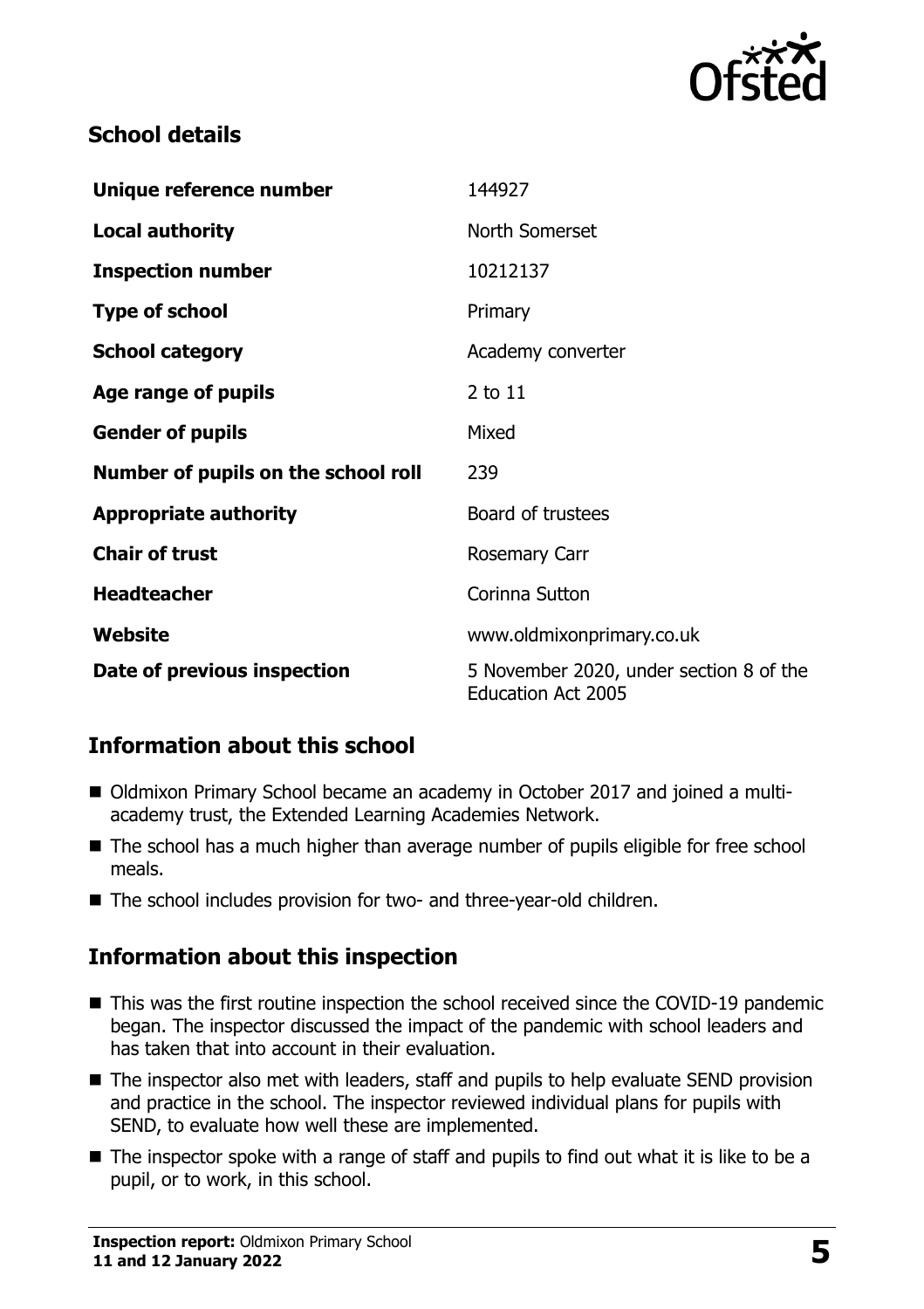

- The inspector met with the chair of the local governing body and trustees, as well as the trust's executive officer.
- The inspector carried out deep dives in these subjects: early reading, geography and PE. For each deep dive, the inspector met with subject leaders, looked at curriculum plans, visited a sample of lessons, spoke to teachers and pupils and looked at samples of pupils' work.
- The inspector listened to pupils in Years 1, 2 and 3 read to an adult.
- The inspector considered how well the school protects pupils and keeps them safe.
- The inspector observed pupils' behaviour in lessons and around the school site.
- $\blacksquare$  The inspector listened to the views of parents at the start of day two. The three responses to the online survey, Ofsted Parent View, including one free-text response, were also considered, along with the 93 responses to the pupil online survey and 18 responses to the staff survey.

#### **Inspection team**

Leanne Thirlby, lead inspector Her Majesty's Inspector